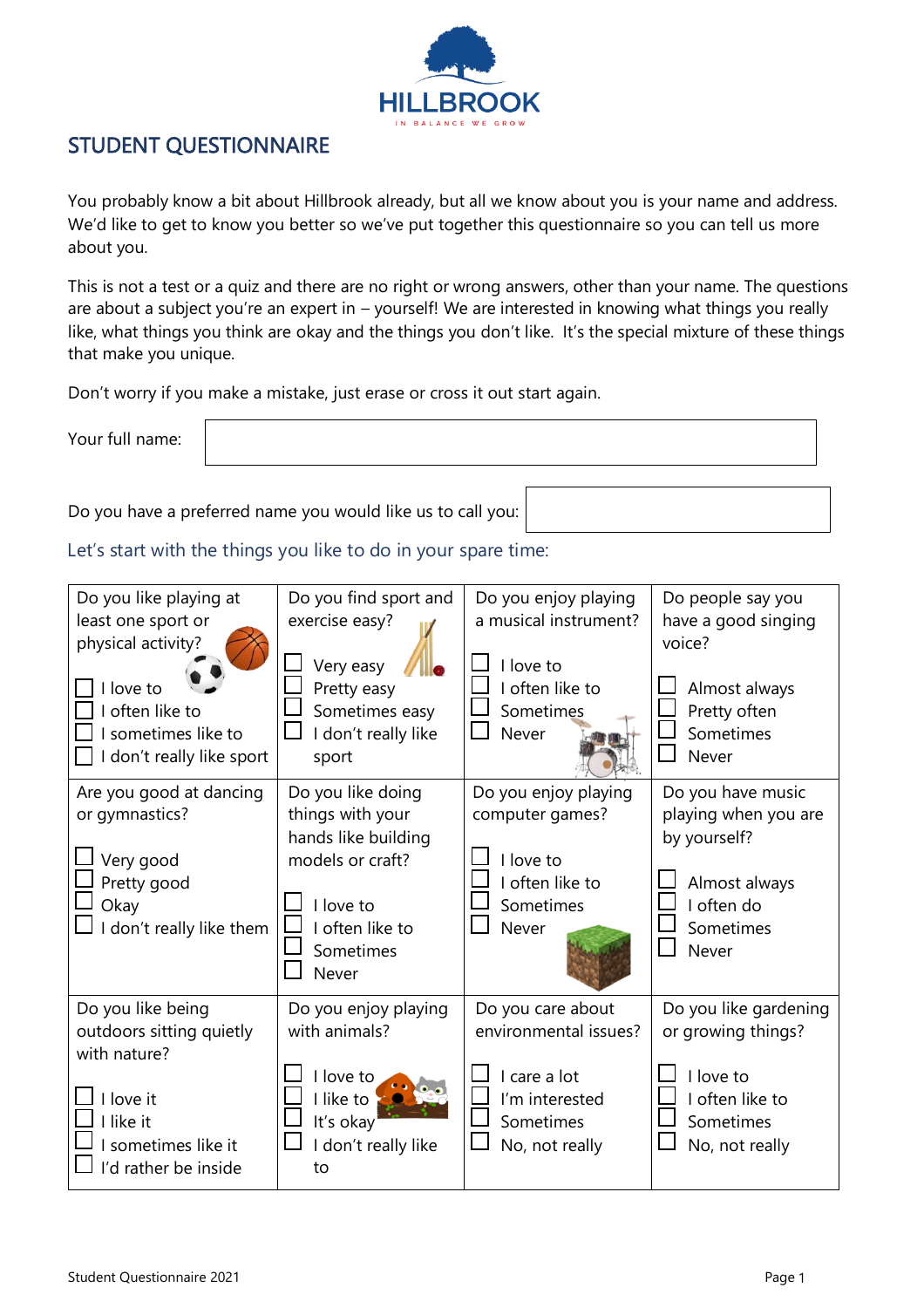

## What do you like at school?

| Do you find English and<br>Social Studies easier than<br>Maths and Science?<br>Always<br>Most of the time<br>Sometimes<br>Never          | Do you like writing<br>stories?<br>I love it<br>I like it<br>Sometimes<br>I don't really like<br>writing                                             | Do you like reading a<br>lot?<br>I love it<br>I like it<br>Sometimes<br>I don't like<br>reading                                                  | Do you enjoy doing<br>word puzzles and<br>word games?<br>I always do<br>I often do<br>I sometimes do<br>I don't like them                         |
|------------------------------------------------------------------------------------------------------------------------------------------|------------------------------------------------------------------------------------------------------------------------------------------------------|--------------------------------------------------------------------------------------------------------------------------------------------------|---------------------------------------------------------------------------------------------------------------------------------------------------|
| Can you easily do sums<br>in your head?<br>Always<br>Most of the time<br>Sometimes<br>Never                                              | Do you enjoy doing<br>maths puzzles and<br>playing strategy<br>games like chess?<br>I always do<br>I often do<br>I sometimes do<br>I don't like them | Are Maths and<br>Science among your<br>favourite subjects?<br>Always<br>Most of the time<br>Sometimes<br>Never                                   | Do you like<br>measuring things<br>and putting them in<br>categories?<br>Always<br>Most of the time<br>Sometimes<br>Never                         |
| Do you like art or craft<br>activities like painting or<br>drawing?<br>I love them<br>I like them<br>I sometimes do<br>I don't like them | Do you notice small<br>visual details that<br>other people miss?<br>I always do<br>I often do<br>I sometimes do<br>I don't like them                 | Do you have a good<br>sense of direction and<br>can find your way<br>easily?<br>Always<br>Most of the time<br>Sometimes<br>$\Box$<br>No, I don't | Can you easily<br>imagine what<br>something will look<br>like before you make<br>it?<br>Always<br>Most of the<br>time<br>Sometimes<br>No, I can't |

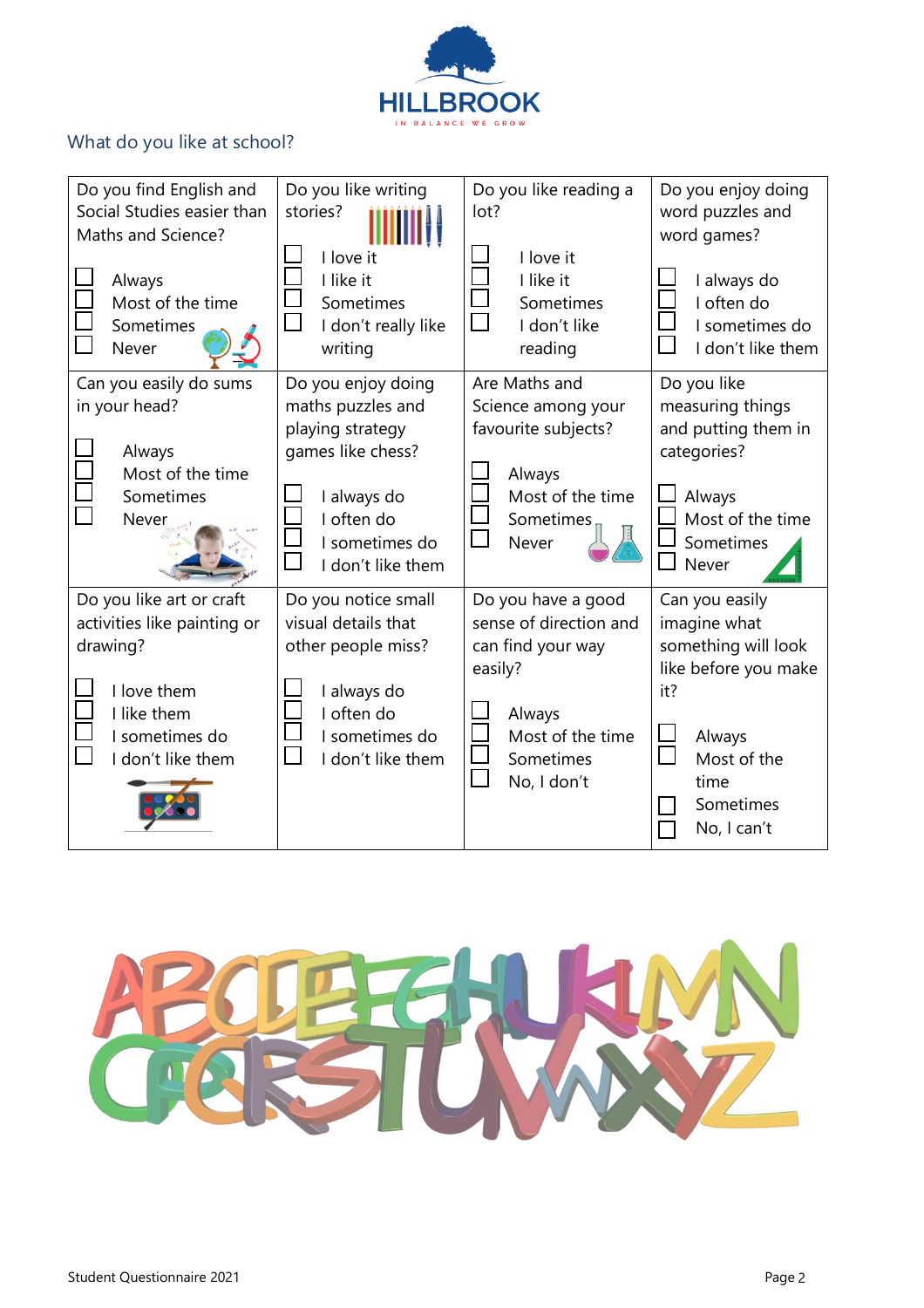

# How do you think and work best?

| Do you prefer to work                                                                | Are you an organiser                  | Do you like to teach                                            | Do you get along                                                                                     |  |
|--------------------------------------------------------------------------------------|---------------------------------------|-----------------------------------------------------------------|------------------------------------------------------------------------------------------------------|--|
| with a group or alone?                                                               | in group situations?                  | others things you                                               | well will a lot of                                                                                   |  |
| Always with a group<br>Mostly with a group<br>I don't mind<br>I prefer to work alone | Always<br>Often<br>Sometimes<br>Never | know?<br>I love it<br>I like it<br>Sometimes<br>I don't like to | different people?<br>Always<br>Most of the time<br>Sometimes<br>No, I prefer 1 or 2<br>close friends |  |
| Do you think a lot about                                                             | Do you like to keep a                 | Is it easy for you to                                           | Do you like                                                                                          |  |
| yourself and why you are                                                             | diary or write down                   | decide what you want                                            | spending time alone                                                                                  |  |
| the way you are?                                                                     | your feelings or                      | and work out what                                               | thinking about life?                                                                                 |  |
|                                                                                      | experiences?                          | you have to do?                                                 |                                                                                                      |  |
| A lot                                                                                |                                       |                                                                 | Always                                                                                               |  |
| Often                                                                                | Always                                | Always                                                          | Most of the time                                                                                     |  |
| Sometimes                                                                            | Most of the time                      | Most of the time                                                | Sometimes                                                                                            |  |
| Hardly ever                                                                          | Sometimes                             | Sometimes                                                       | Never                                                                                                |  |
|                                                                                      | No, I don't                           | Never                                                           |                                                                                                      |  |

| Have you been to Hillbrook before (e.g. Open Day, older siblings etc)? | Yes | No |
|------------------------------------------------------------------------|-----|----|
| What did you think?                                                    |     |    |
|                                                                        |     |    |

|  | Have you thought much about coming to school at Hillbrook? |
|--|------------------------------------------------------------|
|--|------------------------------------------------------------|

 $Yes$  No

What have you been thinking?